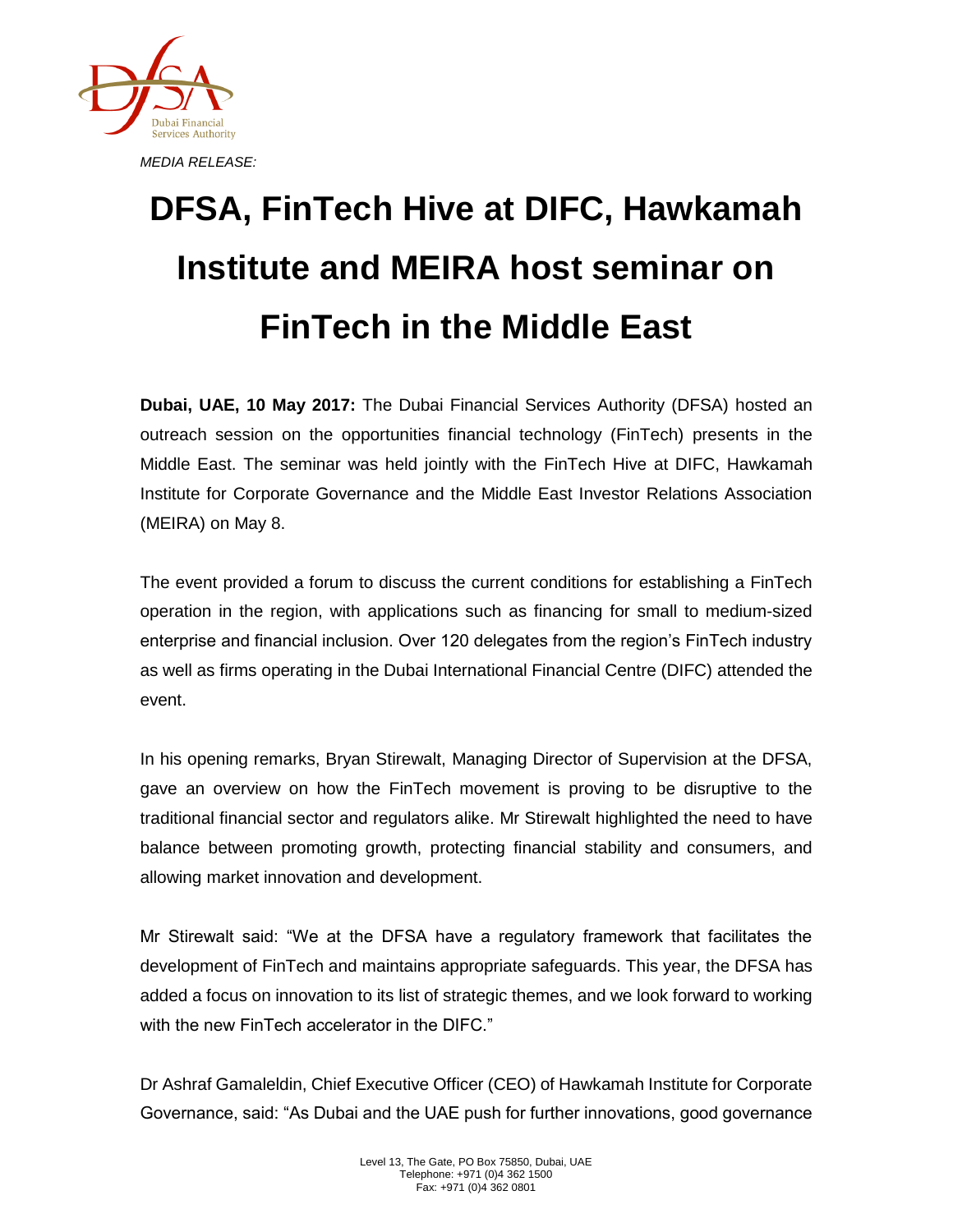

always has to be present fuelling this growth. During this high-growth phase for FinTech, regulators must be flexible to encourage the growth of the industry while keeping their eyes on the risks and rights of investors and stakeholders."

Alex MacDonald-Vitale, Chairman of MEIRA, said: "We are delighted to continue supporting the efforts of the FinTech Hive at DIFC, the DFSA and Hawkamah in delivering the latest in industry developments. New technologies have already brought exciting and evolutionary steps forward for markets across the world. FinTech is offering listed companies and their investors access to a range of highly efficient and versatile tools, helping improve communication and engagement, as well as regulatory governance overall; all of which are key requirements for an industry in which operational resilience and consumer protection are paramount."

Raja Al Mazrouei, Acting Executive Vice President at the FinTech Hive at DIFC, said: "The UAE government has a strong national agenda for innovation which enables the adaptation of technological advancement in the region. FinTech Hive at DIFC is the MEASA's first FinTech accelerator, and the Dubai International Financial Centre, positioned at the heart of the region and offering a world-class ecosystem, is committed to leading initiatives that answer the growing needs of its financial services sector."

Other speakers at event included Paul Boots, Founding Partner of Osprey Advisory, Former COO of Beehive, and Sam Quawasmi, Co-CEO and Co-Founder of Eureeca, who shared their experiences of establishing a FinTech business in the region. Yuvraj Singh, Head of Application Development at Thomson Reuters moderated the discussion.

The DFSA's efforts follow the launch of the FinTech Hive at DIFC which will bring together the next generation of leaders and entrepreneurs to compete and address the growing needs of the region's financial services industry, using innovative technology solutions. It intends to catalyse the growth and efficiency in a variety of areas including trade finance, alternative finance such as peer-to-peer (P2P) payments, and Sharia-based services.

Since the start of 2017, the DFSA has published two consultation papers on Crowdfunding, which aim to formalise its approach to loan-based and investment-based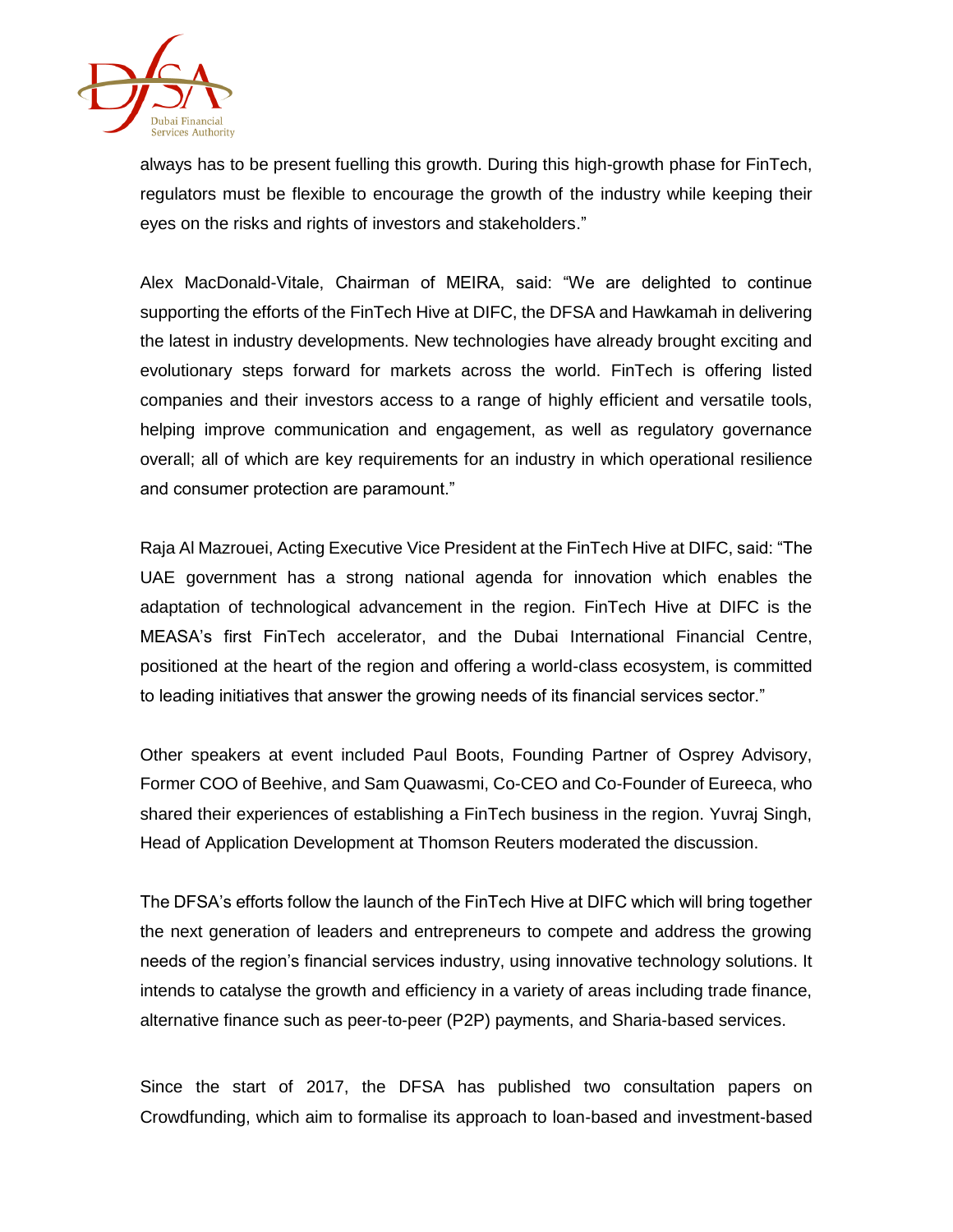

platforms. The DFSA also issued a consultation paper on Innovations Testing Licence that will allow FinTech firms to test out their strategy in the DIFC within the existing regulatory framework, making it the first such licence in the UAE.

## **Ends -**

## **For further information please contact:** Corporate Communications Dubai Financial Services Authority Level 13, The Gate, West Wing Dubai, UAE Tel: +971 (0)4 362 1613 Email[: DFSAcorpcomms@dfsa.ae](mailto:DFSAcorpcomms@dfsa.ae)

## **Editor's notes:**

[www.dfsa.ae](http://www.dfsa.ae/)

**The DFSA** is the independent regulator of financial services conducted in or from the Dubai International Financial Centre (DIFC), a purpose-built financial free-zone in Dubai. The DFSA's regulatory mandate covers asset management, banking and credit services, securities, collective investment funds, custody and trust services, commodities futures trading, Islamic finance, insurance, an international equities exchange and an international commodities derivatives exchange. In addition to regulating financial and ancillary services, the DFSA is responsible for supervising and enforcing Anti-Money Laundering (AML) and Combating the Financing of Terrorism (CFT) requirements applicable in the DIFC. The DFSA has also accepted a delegation of powers from the DIFC Registrar of Companies (RoC) to investigate the affairs of DIFC companies and partnerships.

**Bryan Stirewalt** joined the DFSA in 2008 and has served as a Managing Director of the Supervision Division since 2010. The Supervision Division includes prudential and conductoriented oversight of a variety of financial service providers, including: commercial banks, investment banks, insurance companies, wealth managers, and a variety of advisory services.

The Supervision Division also oversees the DFSA's role with auditors and credit rating agencies. Mr Stirewalt is active in the DFSA's efforts to fight methods of illicit finance with respect to the entities mentioned above, as well as with other DNFBPs. Mr Stirewalt has extensive experience in the financial regulatory sphere, in both public and private sector roles. From 1985 to 1996, he worked for the US Treasury's Office of the Comptroller of the Currency as a National Bank Examiner, where he specialised in policy development and implementation, problem bank rehabilitation and banking fraud initiatives.

From 1996 to 2008, he worked for an international consulting and advisory firm, focusing his attention on emerging markets development programmes, including management of large-scale and multi-faceted projects in Poland, Ukraine, Cyprus and Kazakhstan. These projects related to a wide array of topics including financial sector development, risk management policies and practices, anti-money laundering systems and controls and methods of supervising complex financial conglomerates.